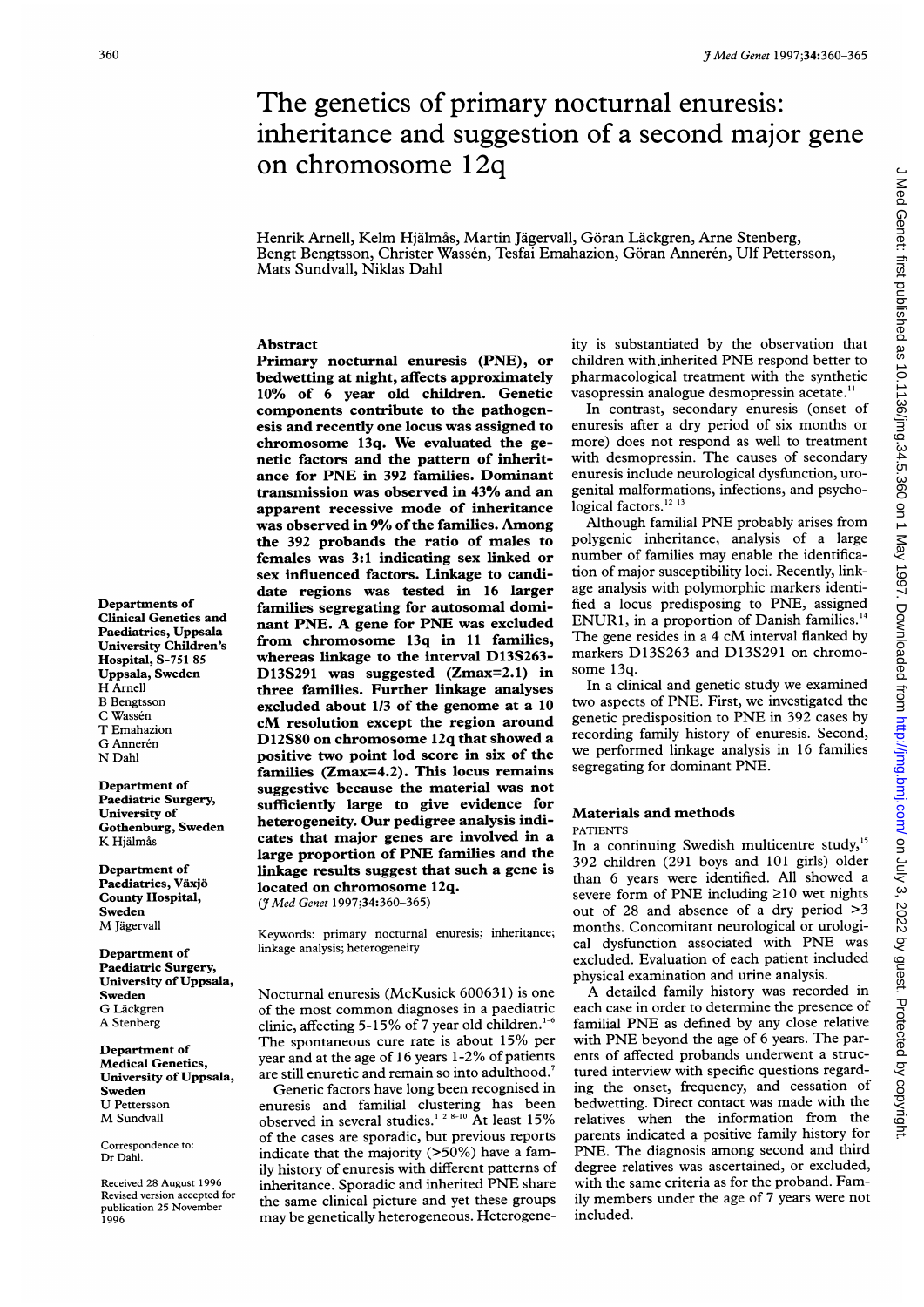# GENOTYPING

Among familial cases of PNE we identified <sup>16</sup> Swedish two and three generation families segregating for the disorder as a dominant trait. In these families the trait showed a high penetrance (approximately 90% in both sexes). A total number of 76 affected and 72 unaffected family members were sampled for linkage analysis with polymorphic microsatellite markers. The genome search began with the analysis of markers in candidate regions including genes involved in the production and concentration of secondary urine. Examples are the genes for 5-natriuretic peptide precursor C and 5-hydroxytryptamine receptor 2B on chromosome 2; the genes for the 5-hydroxytryptamine receptors 1B and 1E on chromosome 6; the genes for aquaporin 2, aquaporin 2-like protein, and arginine vasopressin receptor 1A on chromosome 12; the gene for neuroendocrine specific protein on chromosome 14; and the gene for arginine vasopressin on chromosome 20. The search was then extended by choosing additional loci at 10-15 cM intervals covering approximately one third of the genome. In total, 98 polymorphic microsatellite markers with a high informativity (PIC >0.7) were chosen primarily from the Généthon linkage map.<sup>16</sup> Amplification of genomic DNA with primers end labelled with  $Y^{-32}P$  were performed in 10  $\mu$ l volumes containing 20 ng genomic DNA, <sup>1</sup> nmol of each dNTPs, 10 mmol/l Tris HCl (pH 8.3), 50 mmol/l KCl,  $1.5$  mmol/l MgCl<sub>2</sub>, and  $0.2$  U of Taq DNA polymerase (Boeringer Mannheim). The PCR products were separated on denaturing polyacrylamide gels and visualised by autoradiography.<sup>17</sup>

#### STATISTICAL ANALYSIS

Two point linkage analysis between the phenotype and each of the polymorphic markers tested was performed using the MLINK and ILINK options of the FASTLINK 2.2 package.<sup>18-21</sup> The analyses were performed assuming an autosomal dominant mode of inheritance with an allele frequency of 0.01- 0.1, equal female to male recombination rates, and a penetrance of 0.9 in both sexes. Different penetrance figures have been used in the



Figure 1 Schematic pedigrees representing the distribution of inheritance patterns of PNE in 392 families. The majority (43%) showed autosomal dominant inheritance (A). Recessive inheritance was consistent in 9.4% of families (B). Sporadic cases constituted<br>48% of the families (C). In 15% of the sporadic families, a more distant relative (second or third degree) was found with PNE. The possible inheritance from these relatives was not considered because of the expected high phenocopy rate. Dominant genes hidden by reduced penetrance have to be considered in the groups represented by B and C.

linkage analysis ranging from 0.7 to 0.95. This affects the results only marginally.

In the screening procedure, families with a positive two point lod score were considered at each locus. The cumulative lod score was calculated and homogeneity testing using the HOMOGla and HOMOG3R options of HOMOG version  $3.33^{20}$   $^{22}$   $^{23}$  were used to evaluate further the regions of interest. Homogeneity testing was performed for loci where the cumulative lod score in "positive" familes was more than 2. Multipoint analyses in regions of chromosomes 13q and 12q were performed using the LINKMAP option of the FASTLINK package. Marker distances of the multipoint maps, with sex average genetic intervals in brackets (cM), were: tel - D13S263  $- (4) - D13S291 -$  cen and tel - D12S368 - (6) - D12S90 - (7) - D12S335 - (8) - D12S80 - (11) - D12S81 - (9) - D12S101 - cen, respectively. The numbers of alleles for each marker were reduced to make multipoint calculations possible.

#### Results

# FAMILY ANALYSES

Of 392 subjects with PNE, 291 were males (74%) and 101 females (26%). Family history showed <sup>a</sup> first degree relative (that is, parent or sister/brother) with the condition in 205 families (52%). Of these, 168 had one affected parent which indicates dominant inheritance in 43% (fig 1). In <sup>37</sup> out of the 392 probands (9.4%) the affected first degree relative was either a sister or a brother, compatible with a recessive mode of inheritance (fig 1). In 57 families (15%) a more distant family history of PNE was found (second or third degree relative). In the remaining 130 cases, no evidence for a family history of the disorder was found. No clinical differences were found between children with or without a family history.

Genotyping and linkage analysis were conducted in a total of 155 family members from the subgroup of 16 families (fig 2). Of 85 female family members, 44 were affected (52%) and of the men 36 were affected out of <sup>a</sup> total of 70 (51 %). Seven obligate carriers were found without a history of the disorder, three of them females and two of them males. In two families the non-penetrant subjects belonged to the grandparental generation (families 12 and 15). Taken together, this corresponds to a penetrance of approximately 0.9 in the 16 families with apparent dominant inheritance and at least three affected members.

### LINKAGE ANALYSES

Regions corresponding to chromosomes 2, 6, 12, 13q, 14, 20, and 21 were examined. When testing the 16 families for markers closely linked to ENURI, that is, markers D13S291 and DI3S263, suggestion of linkage was found in a subset of the families (families 2, 5, and 9). A cumulative three point lod score of 2.1 was obtained for these three families with markers D13S263 and D13S291 (fig 3, table 1).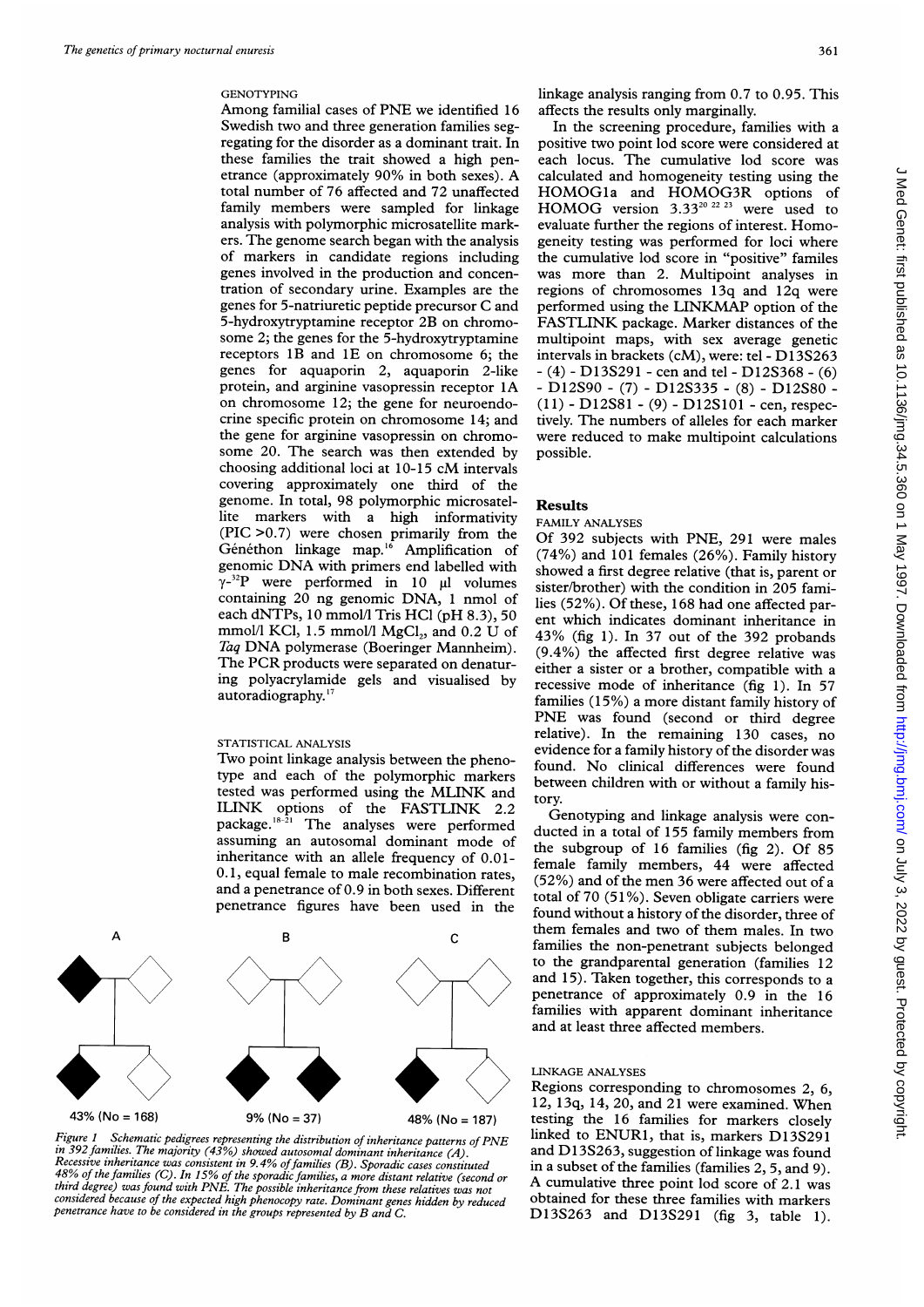

Figure 2 Sixteen families segregating for PNE. The families were selected for linkage analysis as they show a high penetrance with a dominant pattern of inheritance. Reduced penetrance is observed in obligate carriers offamilies 3, 11, 12, 13, 14, and 15.

Homogeneity testing with HOMOGla on two point data did not give significant evidence for heterogeneity (data not shown). When approximately 35% of the genome was excluded with a total of 98 polymorphic (CA)<sub>n</sub> markers, suggestion of linkage to chromosome 12q was found in <sup>a</sup> second subgroup of families. A cumulative two point lod score of 4.21 at  $\theta$ =0.05 from D12S80 was obtained with families having <sup>a</sup> Z>0. A four point linkage analysis with markers D12S335-D12S80-D12S81 and subsequent homogeneity testing with HOMOGl<sup>a</sup> indicated six families (3-6, 11, and 15) with >60% probability of being linked to 12q. The analysis did not show significant evidence for heterogeneity (H2 v H0,  $\chi^2$ =6.0, L ratio=20.5). Multipoint analysis of the six families with additional markers in the 12q region resulted in a Zmax of 3.88 at  $\theta$ =0.022 telomeric of D12S80 (table 2). This localises a putative ENUR2 locus probably between D12S80 and D12S81 (fig 4). Family <sup>5</sup> showed indications of linkage to loci on both 13q and 12q. We then tested for homogeneity using HOMOG3R with three family types, two types linked to 12q (D12S80) and 13q (D13S291), respectively, and <sup>a</sup> third type unlinked. The analysis showed indications for linkage and for heterogeneity (difference in  $Ln(L) = 3.07$  with a likelihood ratio for heterogeneity  $= 21.6$ ).

#### Discussion

Genetic components behind PNE have been postulated and one gene locus for PNE was recently identified. Our results show that more

Table <sup>1</sup> Three point lod scores between PNE and markers on chromosome 13q (90% penetrance) in 16families. The markers span a region of 4 cM. The 0 values designate map distances from D13S263 to D13S291 where D13S263 is at map location 0. The maximum cumulative lod score of families 2, 5, and <sup>9</sup> is at map position 4 cM corresponding to D13S291

|               | θ        |          |          |  |  |  |  |
|---------------|----------|----------|----------|--|--|--|--|
| Family        | 0        | 0.02     | 0.04     |  |  |  |  |
| 1             | $-7.04$  | $-3.73$  | $-3.93$  |  |  |  |  |
| 2             | 0.42     | 0.46     | 0.47     |  |  |  |  |
| 3             | $-0.43$  | $-0.54$  | $-0.61$  |  |  |  |  |
| 4             | $-2.85$  | $-2.82$  | $-3.10$  |  |  |  |  |
| 5             | 0.82     | 0.78     | 0.76     |  |  |  |  |
| 6             | $-0.94$  | $-1.04$  | $-1.11$  |  |  |  |  |
| 7             | $-3.25$  | $-3.15$  | $-2.98$  |  |  |  |  |
| 8             | $-2.57$  | $-0.45$  | $-0.26$  |  |  |  |  |
| 9             | $-0.49$  | 0.71     | 0.91     |  |  |  |  |
| 10            | $-2.58$  | $-2.45$  | $-2.57$  |  |  |  |  |
| 11            | $-0.16$  | $-0.12$  | $-0.10$  |  |  |  |  |
| 12            | $-3.22$  | $-1.79$  | $-1.63$  |  |  |  |  |
| 13            | $-1.64$  | $-1.35$  | $-1.25$  |  |  |  |  |
| 14            | $-1.33$  | $-1.28$  | $-1.33$  |  |  |  |  |
| 15            | $-5.37$  | $-1.38$  | $-0.90$  |  |  |  |  |
| 16            | $-2.24$  | $-2.24$  | $-2.24$  |  |  |  |  |
| Total         | $-32.87$ | $-20.39$ | $-19.85$ |  |  |  |  |
| Zmax families |          |          |          |  |  |  |  |
| 2, 5, 9       | 0.75     | 1.96     | 2.15     |  |  |  |  |

than 50% of all affected children have <sup>a</sup> family history of the disorder which indicates a strong genetic component. A dominant mode of inheritance was shown in 168 out of 392 cases (43%) with PNE. Possible recessive inheritance was observed in 37 out of 392 cases (9.4%). The possibility of reduced penetrance in parents of the "recessive" cases has to be considered as this phenomenon was also observed in highly penetrant dominant fami-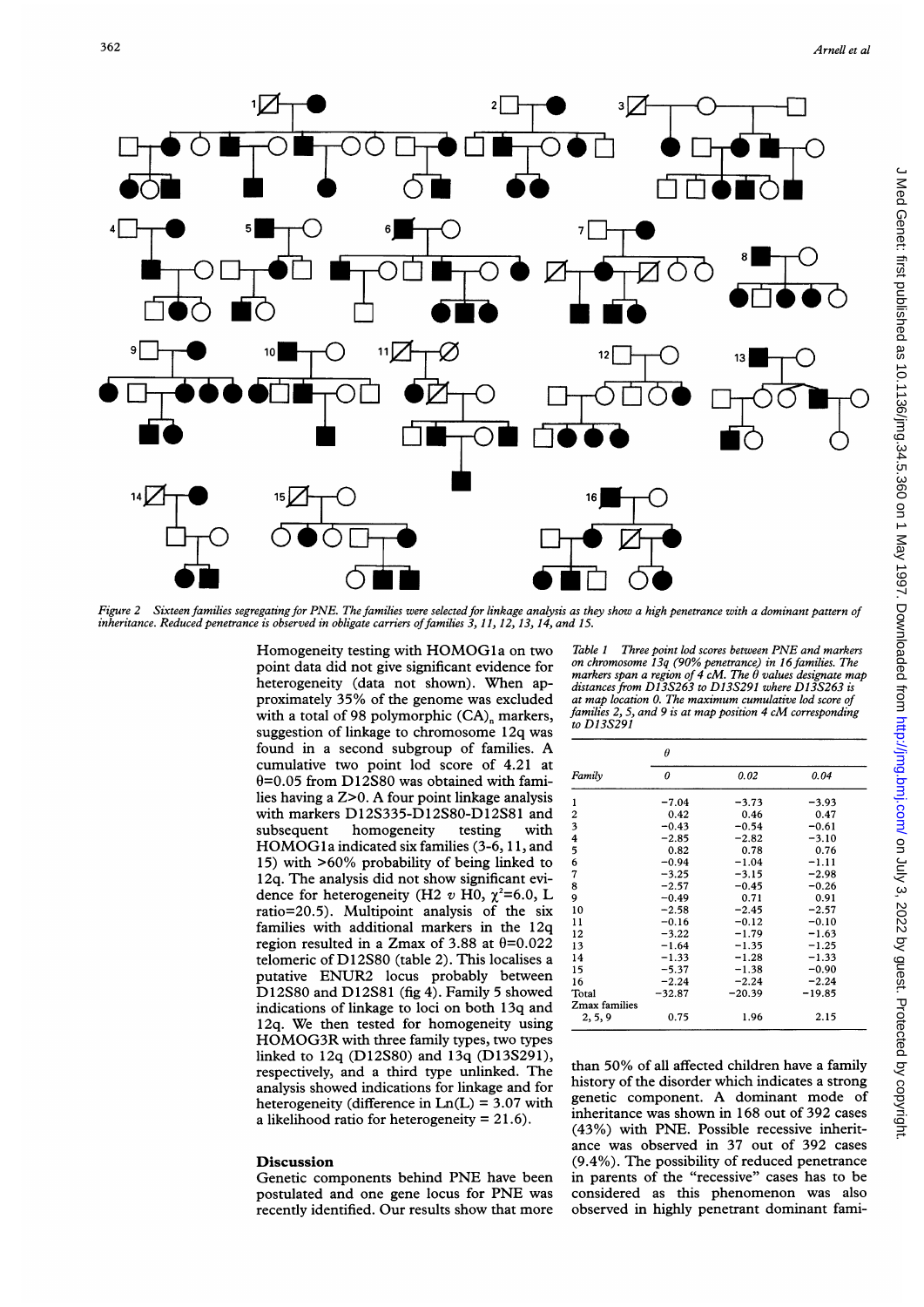

Figure 3 Three point linkage analysis at 13q. The negative curve represents all families (1-16). The positive curve represent the rumulative lod score for families 2, 5, and 9 w Zmax of 2.15 at D13S291. Map distance 0 (cM) is at D13S236.

lies. No affected first degree relative observed among 187 (48%) of the cases and 12q. these probands were assigned "sporadic". Similarly, reduced penetrance has to be considered in families of sporadic cases for both recessive and dominant inheritance. The overall male to female ratio is 3:1 in our material. This indicates sex influenced factors with a higher penetrance in males for inherited genes predisposing to PNE, as suggested in prev studies.

The sporadic cases, accounting for almost 50% of the patients, might be the result of additive effect of several genes. This would be expected from the low lambda ratio for the order. The ratio (that is, lambda ratio,  $\lambda$ ) is calculated as the incidence in first degree <sup>r</sup> tives compared to the incidence in the general

population,  $\lambda$ <sub>r</sub>=((205/392)/0.10), which is approximately 5. This comparatively low  $\lambda$  is in the same magnitude as for diabetes mellitus type 1 (IDDM) and coeliac disease.<sup>24 25</sup> both regarded as complex genetic diseases.

qter In contrast, the high penetrance for the disorder observed in certain families favours the existence of major PNE genes in <sup>a</sup> proportion of the cases. However, the possibility of phenocopies within families has to be considered as the occurrence of PNE in the population is around 10%. It is noteworthy that the predominance among males was not observed in the 16 larger families with a clear dominant pattern of inheritance. Thus, it is possible that certain major PNE genes present in a proportion of families are sex independent, as observed here and also in the previous report by Eiberg et al.<sup>1</sup>

> The results from our linkage analyses suggest that six out of 16 families (38%) are linked to <sup>a</sup> region restricted by the polymorphic loci D12S368 and D12S101. The sample size was not large enough to obtain significant evidence for heterogeneity with only one group of families linked (HOMOGla). However, when we allowed for different groups of families linked to two different loci, and a third unlinked group, HOMOG3R showed sufficient evidence for a group of families linked to  $12a$ .

Only a few genes have so far been assigned to the D12S90-D12S80 interval including the ones for glucosamine-6-sulphatase, high mobility group proteins (HMGI), gamma interferon, and MDM2.<sup>26</sup> None of these is a suspected candidate for being involved in PNE but more genes are continuously mapped to this and other parts of chromosome 12. One candidate gene for PNE on chromosome <sup>12</sup> is aquaporin-2 (AQP2) localised at  $12q13$ ,<sup>27</sup> but not yet known to be in the D12S90-D12S80 interval. The induction of water reabsorption in the kidneys is mediated by the insertion of AQP2 containing vesicles into the apical membrane of the collecting duct cells.<sup>28</sup> Since AQP is critically important for urinary concentration

Table 2 Seven point lod scores between PNE and markers on chromosome 12q (90% penetrance). The markers span a<br>region of 41 cM. The  $\theta$  values designate map distances from D12S368 to D12S101 where D12S368 is at map locatio

|                | $\theta$              |          |          |          |          |          |          |          |          |          |
|----------------|-----------------------|----------|----------|----------|----------|----------|----------|----------|----------|----------|
| Family         | 0                     | 0.05     | 0.1      | 0.15     | 0.19     | 0.232    | 0.25     | 0.3      | 0.36     | 0.41     |
| 1              | $-5.43$               | $-4.91$  | $-3.94$  | $-5.34$  | $-5.84$  | $-5.50$  | $-5.15$  | $-5.06$  | $-3.85$  | $-3.67$  |
| $\frac{2}{3}$  | $-2.27$               | $-2.27$  | $-2.38$  | $-2.38$  | $-1.78$  | $-1.14$  | $-1.11$  | $-1.12$  | $-1.27$  | $-2.16$  |
|                | 0.17                  | 0.26     | 0.32     | 0.22     | 0.26     | 0.08     | $-0.17$  | $-1.14$  | $-3.28$  | $-3.53$  |
| $\frac{4}{5}$  | 0.82                  | 0.81     | 0.80     | 0.82     | 0.82     | 0.79     | 0.77     | 0.71     | 0.66     | 0.62     |
|                | $-3.13$               | 0.37     | 0.75     | 0.82     | 0.82     | 0.74     | 0.63     | 0.29     | $-0.08$  | 0.02     |
| 6              | $-0.64$               | $-0.52$  | $-0.46$  | $-0.46$  | $-0.44$  | 0.65     | 0.83     | 0.85     | 0.74     | $-3.46$  |
| $\overline{7}$ | $-3.27$               | $-2.21$  | $-1.89$  | $-1.74$  | $-0.71$  | $-0.42$  | $-0.59$  | $-1.28$  | $-1.30$  | $-0.95$  |
| 8              | 1.12                  | 1.12     | 0.80     | 0.14     | 0.17     | 0.18     | 0.18     | 0.15     | 0.13     | 0.12     |
| 9              | $-3.04$               | $-2.63$  | $-2.33$  | $-2.88$  | $-2.86$  | $-2.76$  | $-2.66$  | $-2.73$  | $-2.62$  | $-2.43$  |
| 10             | $-3.85$               | $-3.80$  | $-3.16$  | $-2.63$  | $-2.57$  | $-2.85$  | $-2.73$  | $-2.97$  | $-1.45$  | $-0.88$  |
| 11             | $-1.89$               | 0.61     | 1.01     | 1.11     | 1.10     | 1.04     | 0.98     | 0.83     | 0.17     | $-1.89$  |
| 12             | $-3.27$               | $-3.23$  | $-2.75$  | $-2.72$  | $-2.94$  | $-2.53$  | $-2.12$  | $-2.01$  | $-1.94$  | $-3.09$  |
| 13             | $-0.62$               | $-0.62$  | $-0.64$  | $-0.65$  | $-0.64$  | $-0.64$  | $-0.63$  | $-0.62$  | $-0.64$  | $-0.69$  |
| 14             | $-2.08$               | $-2.07$  | $-2.07$  | $-1.79$  | $-1.38$  | $-1.30$  | $-1.30$  | $-1.30$  | $-1.26$  | $-1.09$  |
| 15             | $-2.91$               | $-2.20$  | 0.24     | 0.44     | 0.41     | 0.59     | 0.58     | 0.57     | 1.19     | $-1.38$  |
| 16             | $-3.95$               | $-3.66$  | $-0.54$  | $-0.15$  | $-0.25$  | $-0.82$  | $-0.89$  | $-1.62$  | $-2.87$  | $-3.95$  |
| Total          | $-34.25$              | $-24.93$ | $-16.25$ | $-17.19$ | $-15.83$ | $-13.88$ | $-13.39$ | $-16.46$ | $-17.66$ | $-25.64$ |
| Zmax families  |                       |          |          |          |          |          |          |          |          |          |
|                | $3,4,5,6,11,15 -7.58$ | $-0.66$  | 2.66     | 2.95     | 2.97     | 3.88     | 3.62     | 2.11     | $-0.60$  | $-6.86$  |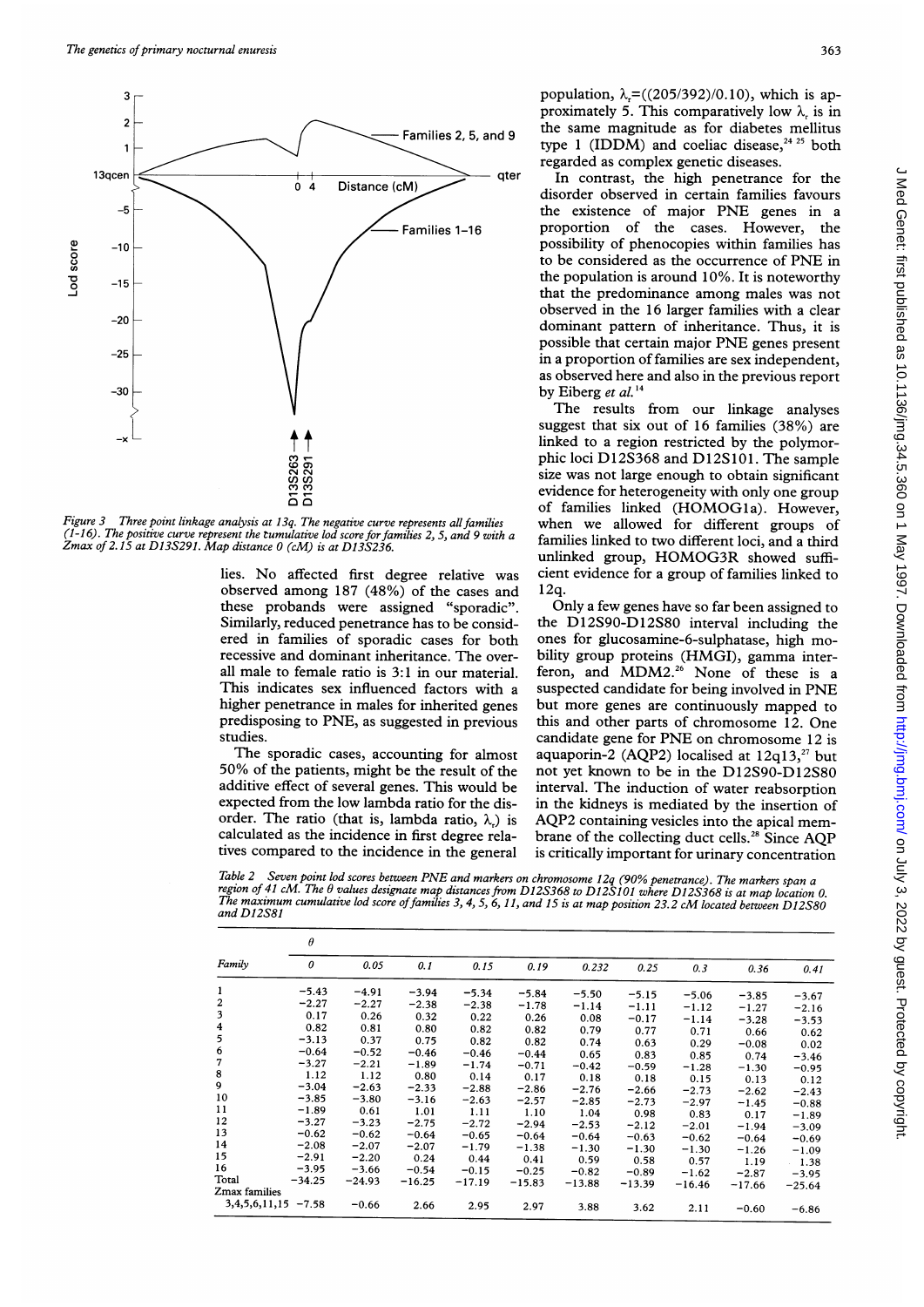

Figure 4 Multipoint linkage analysis of 16 PNE families with marker loci at chromosome 12q. Map distance 0 (cM) is at D12S368. (A) Cumulative multipoint lod score offamilies 3, 4, 5, 6, 11, and 15. The Zmax of 3.88 is located at map position 23.2, 2.2 cM telomeric of D12S80. (B) Cumulative multipoint lod score of all <sup>16</sup> families.

and since a large proportion of enuretics produce an abnormal amount of weakly concentrated urine, it is reasonable to speculate that a defect in this protein would cause enuresis. Interestingly, an analogue to vasopressin (desmopressin acetate) appears to ameliorate enuresis.<sup>11</sup> A more precise localisation of the AQP2 gene is required before considering it as a definite candidate for the disease. Still, it remains unclear how a defect in urinary concentration is connected to the absence of an arousal mechanism, as patients with PNE do not wake up in response to a full bladder.

Recently, linkage analysis of Danish families allowed the assignment of <sup>a</sup> PNE susceptibility gene to chromosome 13q in a proportion of families.'4 Here, we provide additional evidence for genetic heterogeneity and our results suggest the presence of <sup>a</sup> second locus for PNE on chromosome 12q. Our results also suggest linkage of PNE to the ENUR1 locus at chromosome <sup>1</sup> 3q in another subset of families. At present, we are attempting to refine the position of the gene at 12q with additional families. Extended genome wide studies and large families are needed in order to identify PNE susceptibility loci further. The identification of gene loci and genes responsible for PNE will uncover the complex genetic basis behind this disorder that affects approximately 10% of all children. The identification of PNE loci will have direct implications for accurate counselling of parents and for rational trials of therapy.

- <sup>1</sup> Hallgren H. Enuresis: a clinical and genetic study. Acta Physiol Neurol Scand 1957;32:27-40.
- 2 Hallgren H. Nocturnal enuresis in twins. Acta Physiol Neurol Scand 1960;35:73-90. <sup>3</sup> Fergusson DM, Horwood LJ, Shannon FT. Factors related
- to the age of attainment of nocturnal bladder control: an<br>8-year longitudinal study. *Pediatrics* 1986;78:884-90. 4 Foxman B, Valdez RB, Brook RH. Childhood enuresis:
- prevalence, perceived impact, and prescribed treatments.<br>Pediatrics 1986;77:482-7. <sup>5</sup> Jarvelin MR, Vikevainen-Tervonen L, Moilanen I, et al.
- Enuresis in seven-year-old children. Acta Paediatr Scand 1988;77: 148-53.
- 6 Hellström AL, Hanson E, Hansson S, et al. Micturition habits and incontinence in 7-year-old Swedish school<br>entrants. Eur J Pediatr 1990;149:434-7.
- 7 Norgaard JP, Djurhuus JC. The pathophysiology of enuresis<br>
in children and young adults. *Clin Pediatr* 1993;9:5-9.<br>
8 Frary LG. Enuresis. A genetic study. Am J Dis Child<br>
1935;49:557-78.
- 
- <sup>9</sup> Bakwin H. The genetics of enuresis. Clin Dev Med 1973;48/
- 49:73-7.<br>10 Kolvin I, Taunch J, Currah J, et al. Enuresis: a descriptive<br>analysis and a controlled trial. Dev Med Child Neurol 1972; 14:715-26.
- <sup>11</sup> Hogg RJ, Husmann D. The role of family history in predicting response to desmopressin in nocturnal enuresis. J Urol 1993;150:444-5.
- 12 Klackenberg G. Nocturnal enuresis in a longitudinal perspective. A primary problem of maturity and/or a secondary environmental reaction? Acta Paediatr Scand 1981;70:453-
- 13 Jarvelin MR, Moilanen I, Kangas P, et al. Aetiological and precipitating factors for childhood enuresis. Acta Paediatr Scand 1991;80:361-9.
- 14 Eiberg H, Berendt I, Mohr J. Assignment of dominant inherited nocturnal enuresis (ENURI) to chromosome 13q. Nat Genet 1995;10:354-6.
- 15 Hjalmaas K. Sweet, the Swedish enuresis trial. Scand J Urol
- Nephrol 1995;173:89-92.<br>16 Gyapay G, Morissette J, Vignal A, et al. The 1993-94 Gene-<br>thon human genetic linkage map. Nat Genet 1994;7:246-339.
- 17 Sambrook J, Fritsch EF, Maniatis T. Molecular cloning: 17 Sambrook J, Fritsch EF, Maniatis T. *Molecular cloning: a laboratory manual*. 2nd ed. Cold Spring Harbor, NY: Cold Spring Harbor Laboratory Press, 1989.<br>Spring Harbor Laboratory Press, 1989.<br>18 Cottingham R Jr, Idury RM
- Senetic linkage computations. Am J Hum Genet 1993;53:<br>252-63.
- Schaffer AA, Gupta SK, Shiram K, et al. Avoiding recomputation in linkage analysis. Hum Hered 1994;44:225-37. 20 Ott J. Analysis of human genetic linkage. Baltimore: Johns
- 
- Hopkins University Press, 1991. <sup>21</sup> Lathrop GM, Lalouel JM. Easy calculations of lod scores and genetic risks on small computers.  $Am \mathcal{J} H$ um Genet 1984;36:460-5.

We wish to thank the Swedish Enuresis Academy for discussion and support. This study was financed by grants from the Swed-ish Medical Research Council, Queen Lovisas Fund for Child Health, Ferring, and the Beijer foundation.